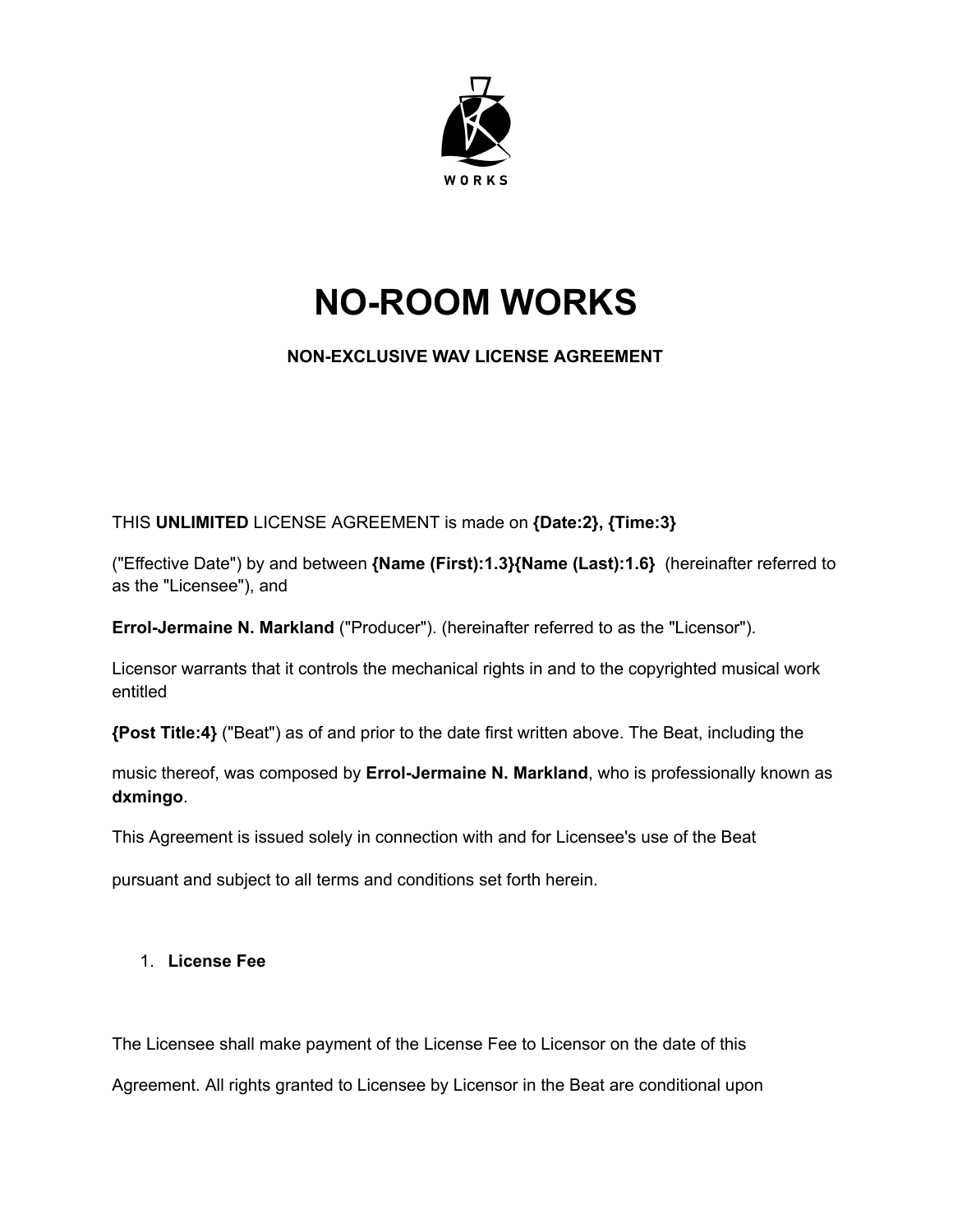

Licensee's timely payment of the License Fee. The License Fee is a one-time payment for the rights granted to Licensee and this Agreement is not valid until the License Fee has been paid.

## 2. **Delivery of the Beat**

Licensor agrees to deliver the Beat as high quality, so called **"untagged" MP3 and WAV files**, as such terms are understood in the music industry.

Licensor shall use commercially reasonable efforts to deliver the Beat to Licensee immediately after

payment of the License Fee is made. Licensee will receive the Beat via email, to the address

Licensee provided to Licensor.

## 3. **Term**

The Term of this Agreement shall be five (5) years and this license shall expire on the five

(5) year anniversary of the Effective Date.

## 4. **Use of the Beat**

In consideration for Licensee's payment of the License Fee, the Licensor hereby grants Licensee a limited non-exclusive, non-transferable license and the right to incorporate, include and/or use the Beat in the preparation of **one (1)** "New Song." Licensee may create the New Song by recording his/her written lyrics over the Beat. The new song created by the Licensee which incorporates some or all of the Beat shall hereinafter be referred to as the "New Song".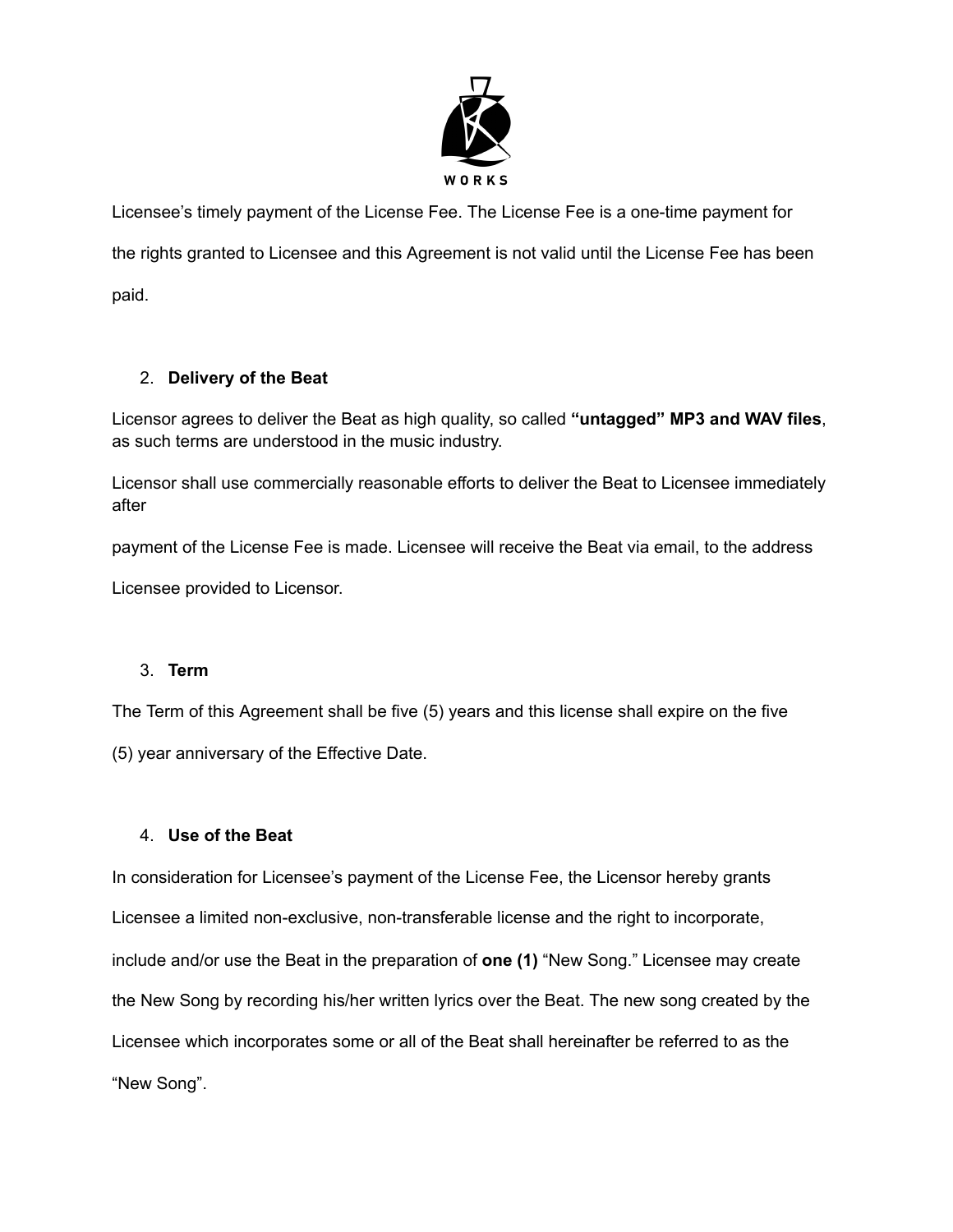

Permission is granted to Licensee to modify the arrangement, length, tempo, or pitch of the Beat in preparation of the New Song for public release. Licensee is not allowed to add new instrumentation to the beat or modify the Beat without written consent of the Licensor.

This License grants Licensee a worldwide, non-exclusive license to use the Beat as incorporated in the New Song in the manners and for the purposes expressly provided for herein, subject to the sale restrictions, limitations and prohibited uses stated in this Agreement.

Licensee acknowledges and agrees that any and all rights granted to Licensee in the Beat pursuant to this Agreement are on a non-exclusive basis and Licensor shall continue to license the Beat upon the same or similar terms and conditions as this Agreement to other potential third-party licensees.

#### **i. Distribution:**

The Licensor hereby grants to Licensee a non-exclusive license to use the New Song in the reproduction, duplication, manufacture, and distribution of phonograph records, cassette tapes, compact disk, digital downloads, other miscellaneous audio and digital recordings, and any lifts and versions thereof (collectively, the "Recordings", and individually, a "Recording") worldwide for up to the pressing or selling

a total of **Twenty Thousand (20,000)** copies of such Recordings or any combination of such Recordings.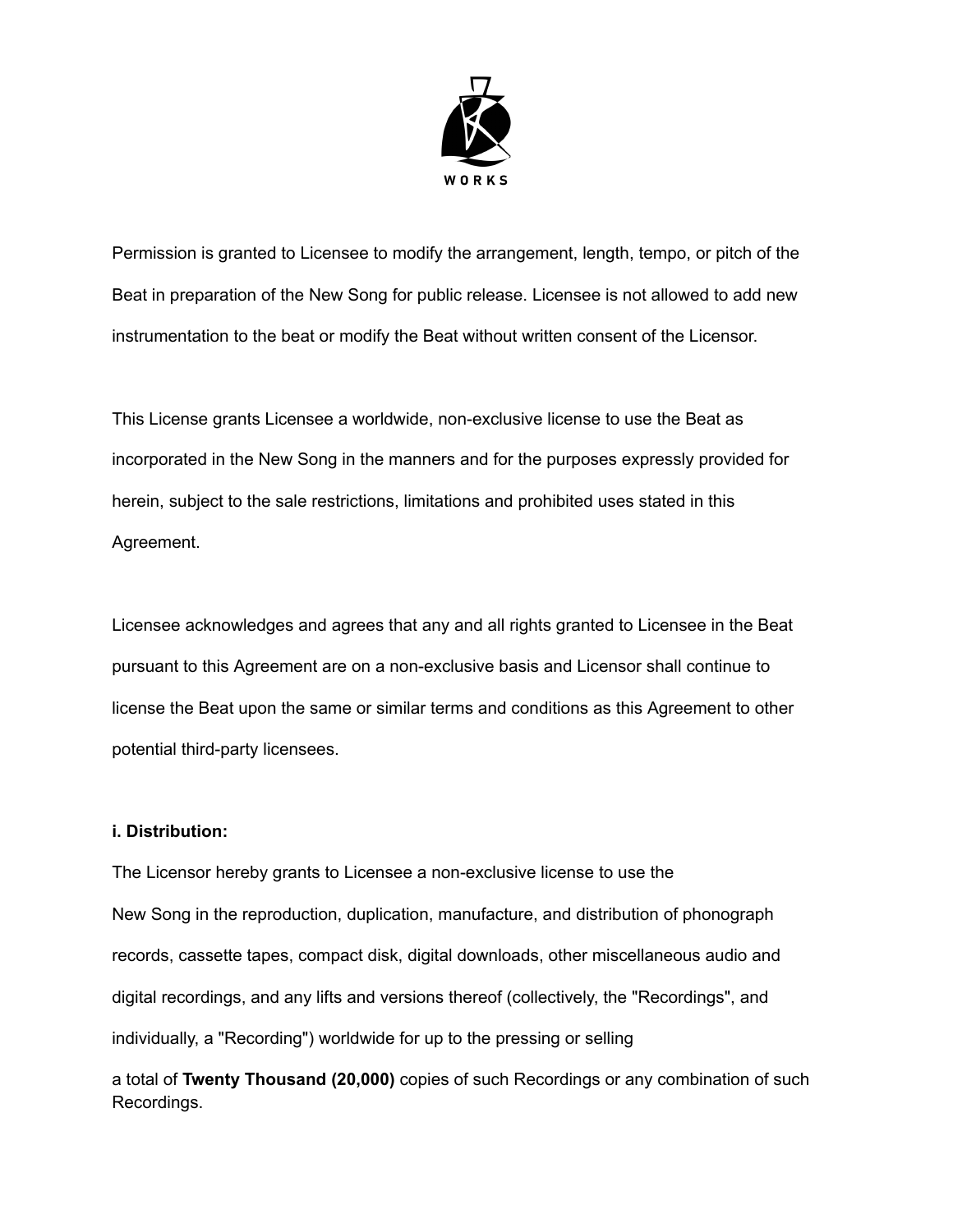

#### **ii. Streaming:**

Licensee shall be permitted to distribute unlimited free internet downloads or streams

for non-profit and non-commercial use. This license **allows up to five-hundred thousand (500,000) monetized audio streams**

to sites like Spotify or Apple Music. This license **does not allow monetization on YouTube**.

#### **iii. Synchronization:**

This license **does not allow monetization on YouTube**. A separate synchronization license will need to be purchased for distribution of video to Television, Film or Video Games.

**iv. Broadcasting:** The Licensor hereby grants to Licensee broadcasting rights up to 2 Radio Stations.

**v. Live Performances:** The Licensor hereby grants to Licensee a non-exclusive license to use the New Song in unlimited non-profit performances, shows, or concerts. Licensee is granted the right to receive compensation from performances with this license.

For clarity and avoidance of doubt, the Licensee does NOT have the right to sell the Beat in the form that was delivered to Licensee. The Licensee must create a New Song for its rights under this provision to vest. Any sale of the Beat in its original form by Licensee shall be a material breach of this Agreement and the Licensee shall be liable to the Licensor for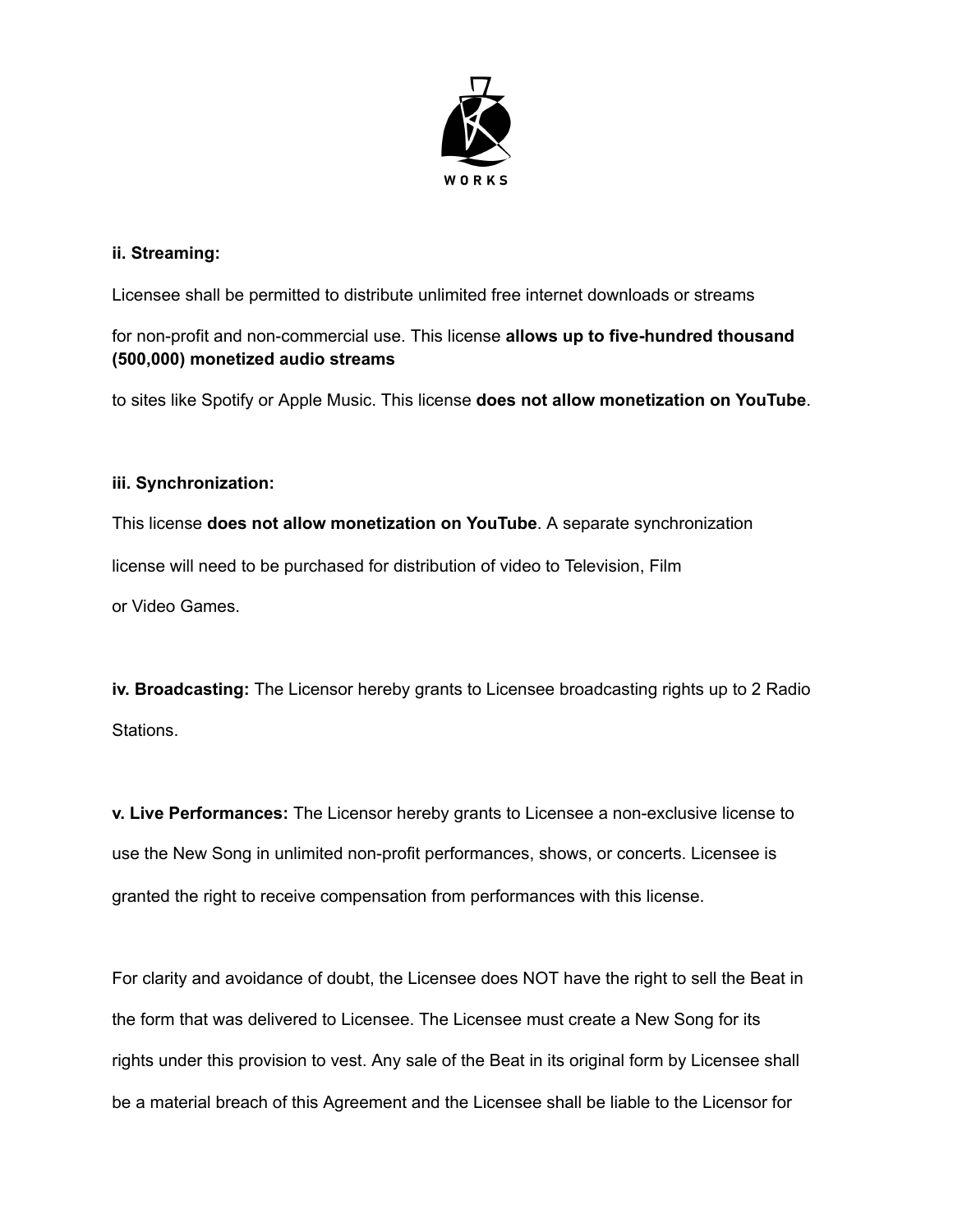

damages as provided hereunder.

Subject to the Licensee's compliance with the terms and conditions of this Agreement, Licensee shall not be required to account or pay to Licensor any royalties, fees, or monies paid to or collected by the Licensee, or which would otherwise be payable to Licensor in connection with the use/exploitation of the New Song as set forth in this Agreement.

#### 5. **Restrictions on the Use of the Beat**

Licensee hereby agrees and acknowledges that it is expressly prohibited from taking any action(s) and from engaging in any use of the Beat or New Song in the manners, or for the purposes, set forth below:

The rights granted to Licensee are NON-TRANSFERABLE and that Licensee may not transfer or assign any of its rights hereunder to any third-party; Licensee shall not synchronize, or permit third parties to synchronize, the Beat or New Song with any audiovisual works EXCEPT as expressly provided for and pursuant to Paragraph 4(iii) of this Agreement for use in one (1) Video. This restriction includes, but is not limited to, use of the Beat and/or New Song in television, commercials, film/movies, theatrical works, video games, and in any other form on the Internet which is not expressly permitted herein. Licensee shall not have the right to license or sublicense any use of the Beat or of the New Song, in whole or in part, for any so-called "samples".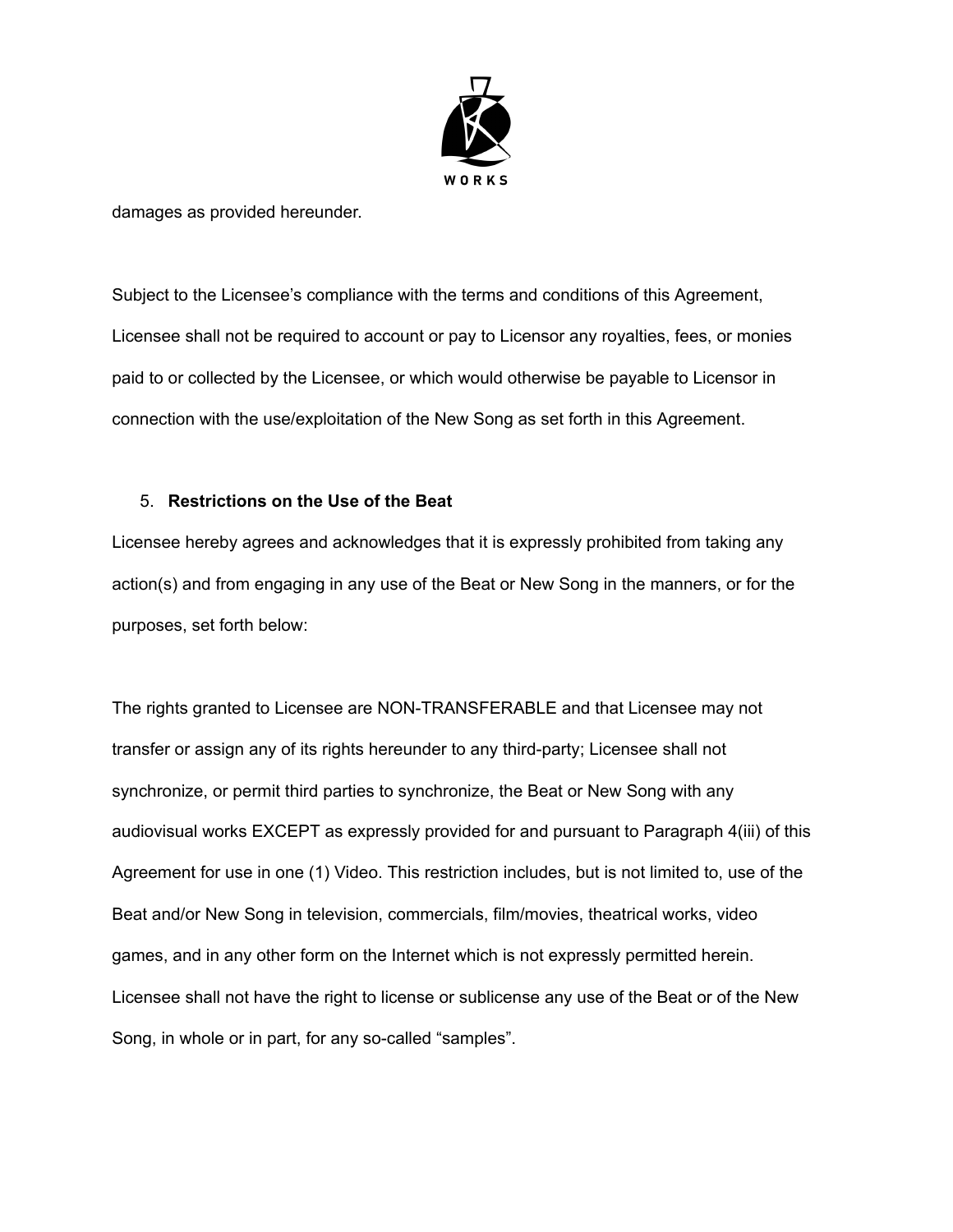

Licensee shall not engage in any unlawful copying, streaming, duplicating, selling, lending, renting, hiring, broadcasting, uploading, or downloading to any database, servers, computers, peer to peer sharing, or other file sharing services, posting on websites, or distribution of the Beat in the form, or a substantially similar form, as delivered to Licensee. Licensee may send the Beat file to any individual musician, engineer, studio manager or other person who is working on the New Song.

As applicable to both the underlying composition in the Beat and to the master recording of the Beat: (i) The parties acknowledge and agree that the New Song is a "derivative work", as that term is used in the United States Copyright Act; (ii) As applicable to the Beat and/or the New Song, there is no intention by the parties to create a joint work; and (iii) There is no intention by the Licensor to grant any rights in and/or to any other derivative works that may have been created by other third-party licensees.

#### 6. **Ownership**

The Licensor is and shall remain the sole owner and holder of all right, title, and interest in the Beat, including all copyrights to and in the sound recording and the underlying musical compositions written and composed by Licensor. Nothing contained herein shall constitute an assignment by Licensor to Licensee of any of the foregoing rights. Licensee may not, under any circumstances, register or attempt to register the New Song and/or the Beat with the U.S. Copyright Office. The aforementioned right to register the New Song and/or the Beat shall be strictly limited to Licensor. Licensee will, upon request, execute, acknowledge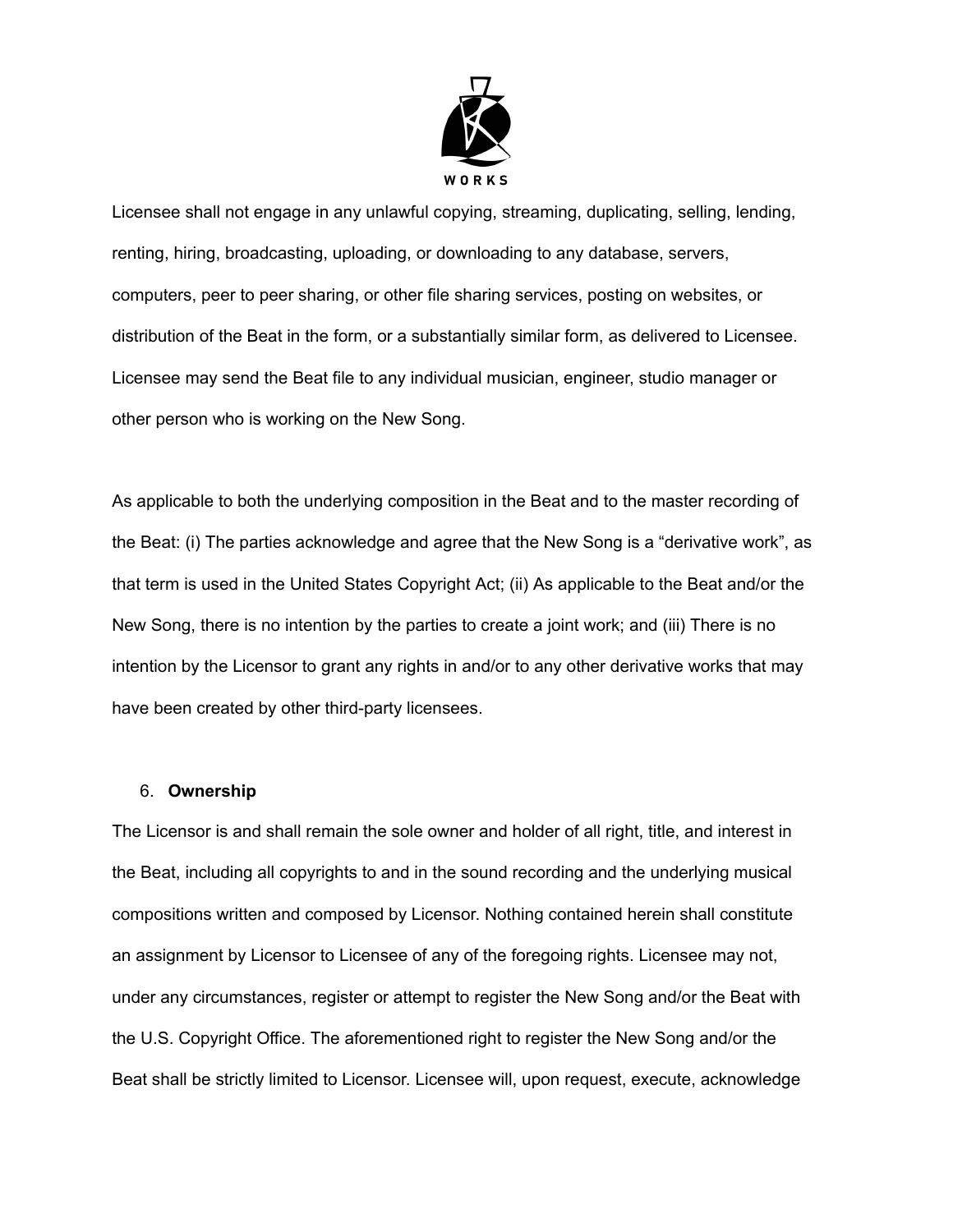

and deliver to Licensor such additional documents as Licensor may deem necessary to evidence and effectuate Licensor's rights hereunder, and Licensee hereby grants to Licensor the right as attorney-in-fact to execute, acknowledge, deliver and record in the U.S. Copyright Office or elsewhere any and all such documents if Licensee shall fail to execute same within five (5) days after so requested by the Licensor.

For the avoidance of doubt, you do not own the master or the sound recording rights in the New Song. You have been licensed the right to use the Beat in the New Song and to commercially exploit the New Song based on the terms and conditions of this Agreement. Notwithstanding the above, you do own the lyrics or other original musical components of the New Song that was written or composed solely by you.

#### 7. **Writer's Share and Publishing Rights**

With respect to the publishing rights and ownership of the underlying composition embodied in the New Song, the Licensee and the Licensor hereby acknowledge and agree that the underlying composition shall be owned/split between them as follows:

1. Licensee shall own and control Fifty Percent (50%) of the so-called "Writer's Share" of the underlying composition. Specifically, the Lyrics.

1. Licensor shall own and control Fifty Percent (50%) of the so-called "Writer's Share" of the underlying composition. Specifically, the Music.

iii. Licensor shall own, control, and administer Fifty Percent (50%) of the so-called "Publisher's Share" of the underlying composition embodied in the New Song.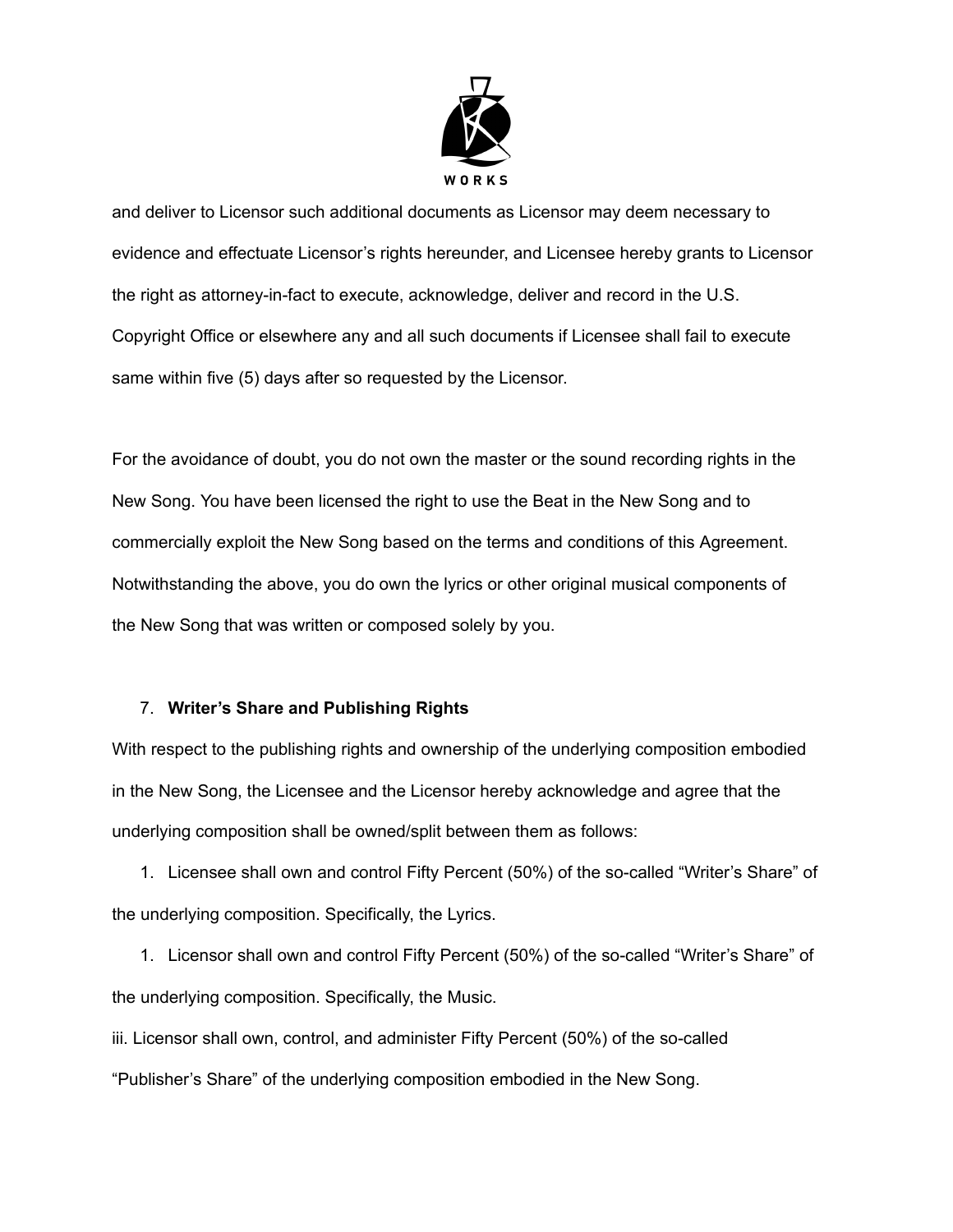

## 8. **Registering the New Song with your PRO**

In the event that Licensee wishes to register his/her interests and rights to the underlying composition of the New Song with their Performing Rights Organization ("PRO"), Licensee must simultaneously identify and register the Licensor's / Producer's share and ownership interest in the composition to indicate that Licensor wrote and owns 50% of the composition in the New Song and as the owner of 50% of the Publisher's share of the New Song.

**Name:** ERROL JERMAINE N MARKLAND

**PRO:** BMI

**IPI Name #:** 00369876881

#### 9. **Consideration**

In consideration for the rights granted under this agreement, Licensee shall pay to licensor the sum of **Fifty (\$50)** US dollars and other good and valuable consideration,

payable to "Errol-Jermaine N. Markland", receipt of which is hereby acknowledged. If the Licensee

fails to account to the Licensor, timely complete payments provided for hereunder, or perform its other obligations hereunder, including having insufficient bank balance, the licensor shall have the right to terminate License upon written notice to the Licensee. Such termination shall render the recording, manufacture and/or distribution of Recordings for which monies have not been paid subject to and actionable infringements under applicable law, including, without limitation, the United States Copyright Act, as amended.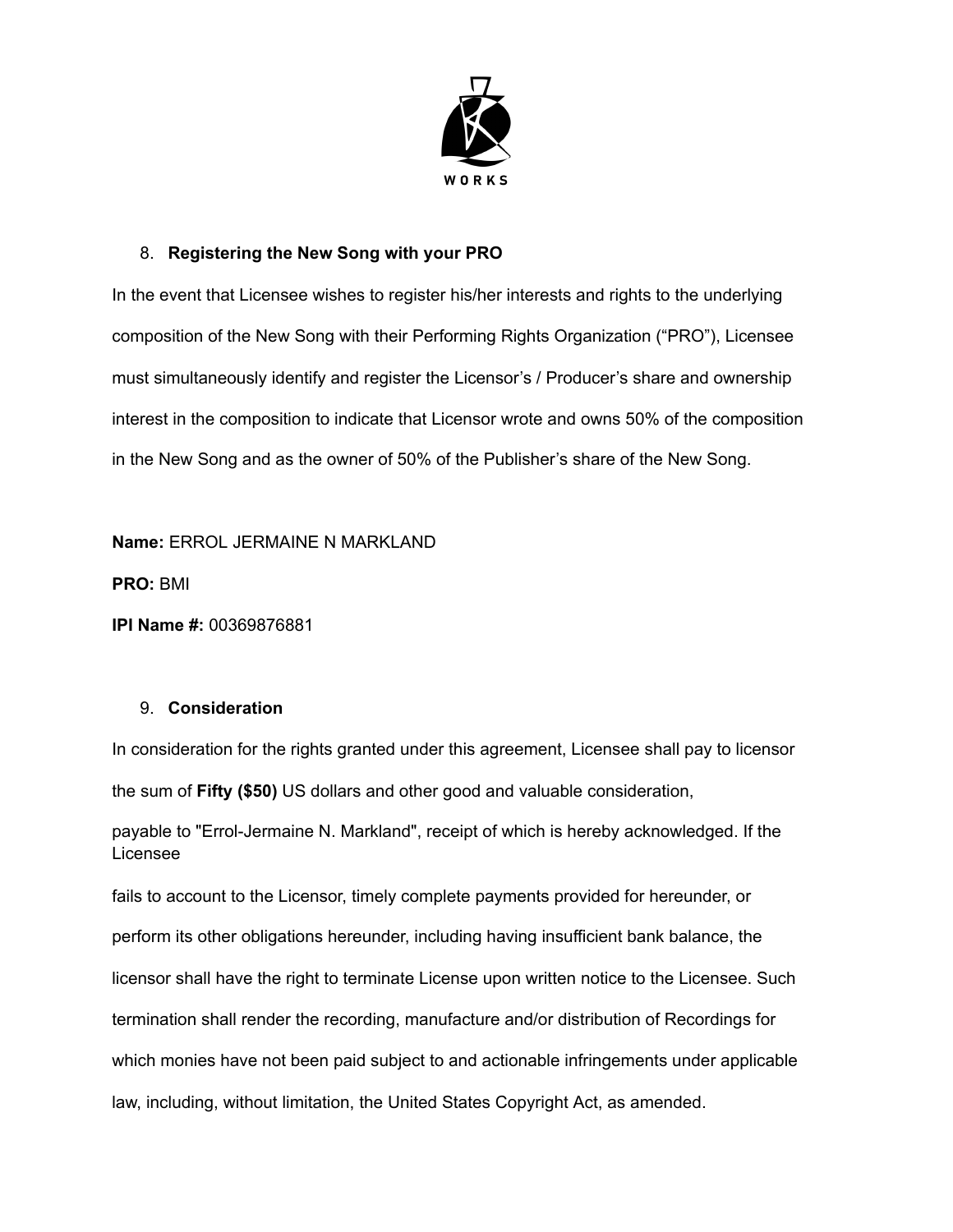

#### 10. **Credit**

Licensee shall have the right to use and permit others to use Licensor's ("Producer") approved name, approved likeness, and other approved identification and approved biographical material concerning the Producer solely for purposes of trade and otherwise without restriction solely in connection with the New Song recorded hereunder. Licensee shall use best efforts to have Producer credited as a "producer" and shall give Producer appropriate production and songwriting credit on all compact discs, record, music video, and digital labels or any other record configuration manufactured which is now known or created in the future that embodies the New Song created hereunder and on all cover liner notes, any records containing the New Song and on the front and/or back cover of any album listing the New Song and other musician credits. Licensee shall use its best efforts to ensure that Producer is properly credited and Licensee shall check all proofs for accuracy of credits, and shall use its best efforts to cure any mistakes regarding Producer's credit. In the event of any failure by Licensee to issue credit to Producer, Licensee must use reasonable efforts to correct any such failure immediately and on a prospective basis. Such credit shall be in substantial form: **"Production by dxmingo"**.

#### 11. **Breach by Licensee**

Licensee shall have five (5) business days from its receipt of written notice by Licensor and/or Licensor's authorized representative to cure any alleged breach of this Agreement by Licensee. Licensee's failure to cure the alleged breach within five (5) business days shall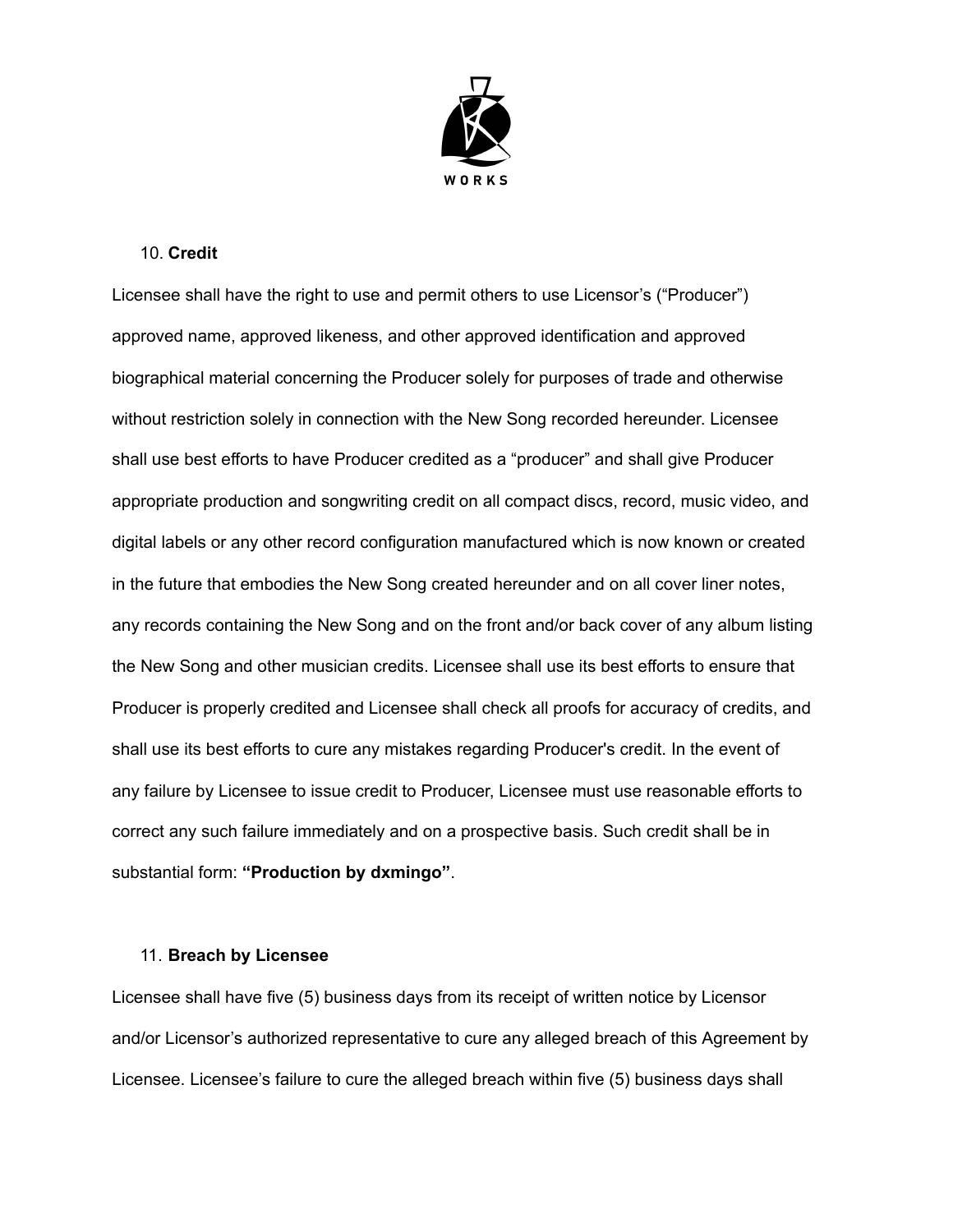

result in Licensee's default of its obligations, its breach of this Agreement, and at Licensor's sole discretion, the termination of Licensee's rights hereunder.

If Licensee engages in the commercial exploitation and/or sale of the Beat or New Song outside of the manner and amount expressly provided for in this Agreement, Licensee shall be liable to Licensor for monetary damages in an amount equal to any and all monies paid, collected by, or received by Licensee, or any third party on its behalf, in connection with such unauthorized commercial exploitation of the Beat and/or New Song.

Licensee recognizes and agrees that a breach or threatened breach of this Agreement by Licensee give rise to irreparable injury to Licensor, which may not be adequately compensated by damages. Accordingly, in the event of a breach or threatened breach by the Licensee of the provisions of this Agreement, Licensor may seek and shall be entitled to a temporary restraining order and preliminary injunction restraining the Licensee from violating the provisions of this Agreement. Nothing herein shall prohibit Licensor from pursuing any other available legal or equitable remedy from such breach or threatened breach, including but not limited to the recovery of damages from the Licensee. The Licensee shall be responsible for all costs, expenses or damages that Licensor incurs as a result of any violation by the Licensee of any provision of this Agreement. Licensee' obligation shall include court costs, litigation expenses, and reasonable attorneys' fees.

#### 12. **Warranties, Representations and Indemnification**

Licensee hereby agrees that Licensor has not made any guarantees or promises that the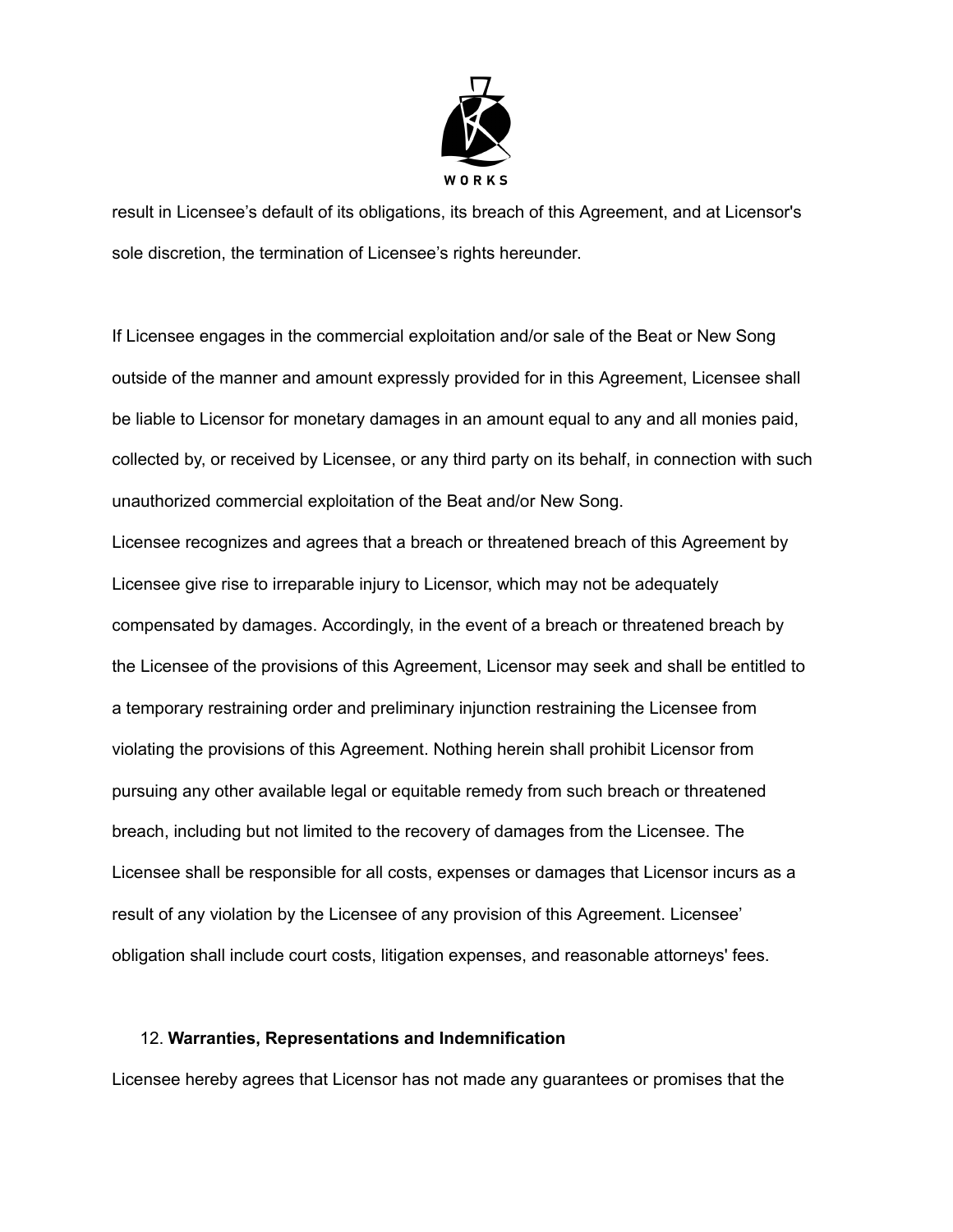

Beat fits the particular creative use or musical purpose intended or desired by the Licensee. The Beat, its sound recording, and the underlying musical composition embodied therein, are licensed to the Licensee "as is" without warranties of any kind or fitness for a particular purpose.

Licensor warrants and represents that he has the full right and ability to enter into this agreement, and is not under any disability, restriction, or prohibition with respect to the grant of rights hereunder. Licensor warrants that the manufacture, sale, distribution, or other exploitation of the New Song hereunder will not infringe upon or violate any common law or statutory right of any person, firm, or corporation; including, without limitation, contractual rights, copyrights, and right(s) of privacy and publicity and will not constitute libel and/or slander.

Licensee warrants that the manufacture, sale, distribution, or other exploitation of the New Song hereunder will not infringe upon or violate any common law or statutory right of any person, firm, or corporation; including, without limitation, contractual rights, copyrights, and rights of privacy and publicity and will not constitute libel and/or slander. The foregoing notwithstanding, Licensor undertakes no responsibility whatsoever as to any elements added to the New Song by Licensee, and Licensee indemnifies and holds Licensor harmless for any such elements.

Licensor warrants that he did not "sample" (as that term is commonly understood in the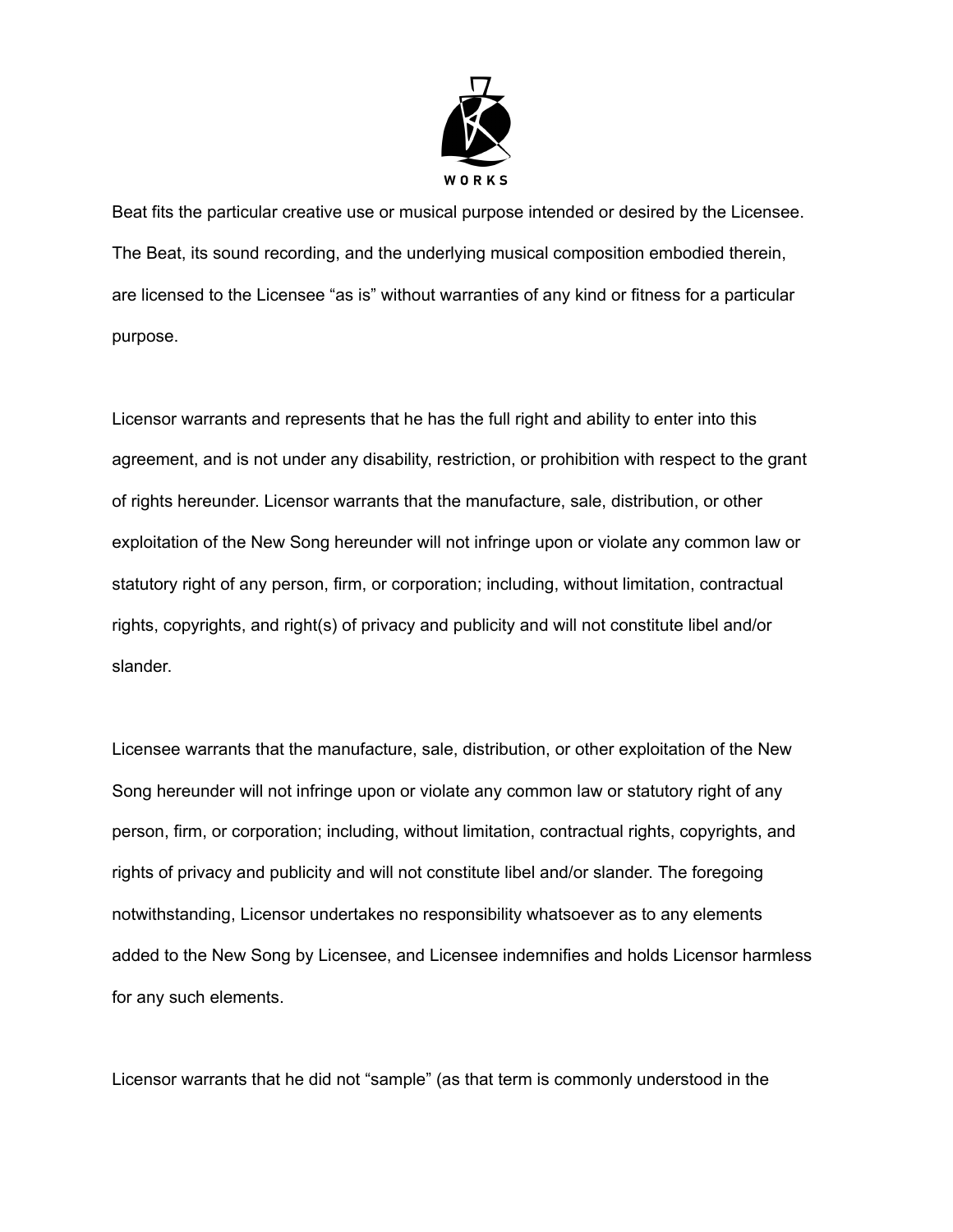

recording industry) any copyrighted material or sound recordings belonging to any other person, firm, or corporation (hereinafter referred to as "Owner") without first having notified Licensee. Licensee shall have no obligation to approve the use of any sample thereof; however, if approved, any payment in connection therewith, including any associated legal clearance costs, shall be borne by Licensee. Knowledge by Licensee that "samples" were used by Licensor which were not affirmatively disclosed by Licensor to Licensee shall shift, in whole or in part, the liability for infringement or violation of the rights of any third party arising from the use of any such "sample" from Licensor to Licensee.

Parties hereto shall indemnify and hold each other harmless from any and all third party claims, liabilities, costs, losses, damages or expenses as are actually incurred by the non-defaulting party and shall hold the non-defaulting party, free, safe, and harmless against and from any and all claims, suits, demands, costs, liabilities, loss, damages, judgments, recoveries, costs, and expenses; (including, without limitation, reasonable attorneys' fees), which may be made or brought, paid, or incurred by reason of any breach or claim of breach of the warranties and representations hereunder by the defaulting party, their agents, heirs, successors, assigns and employees, which have been reduced to final judgment; provided that prior to final judgment, arising out of any breach of any representations or warranties of the defaulting party contained in this agreement or any failure by defaulting party to perform any obligations on its part to be performed hereunder the non-defaulting party has given the defaulting party prompt written notice of all claims and the right to participate in the defense with counsel of its choice at its sole expense. In no event shall Licensee be entitled to seek